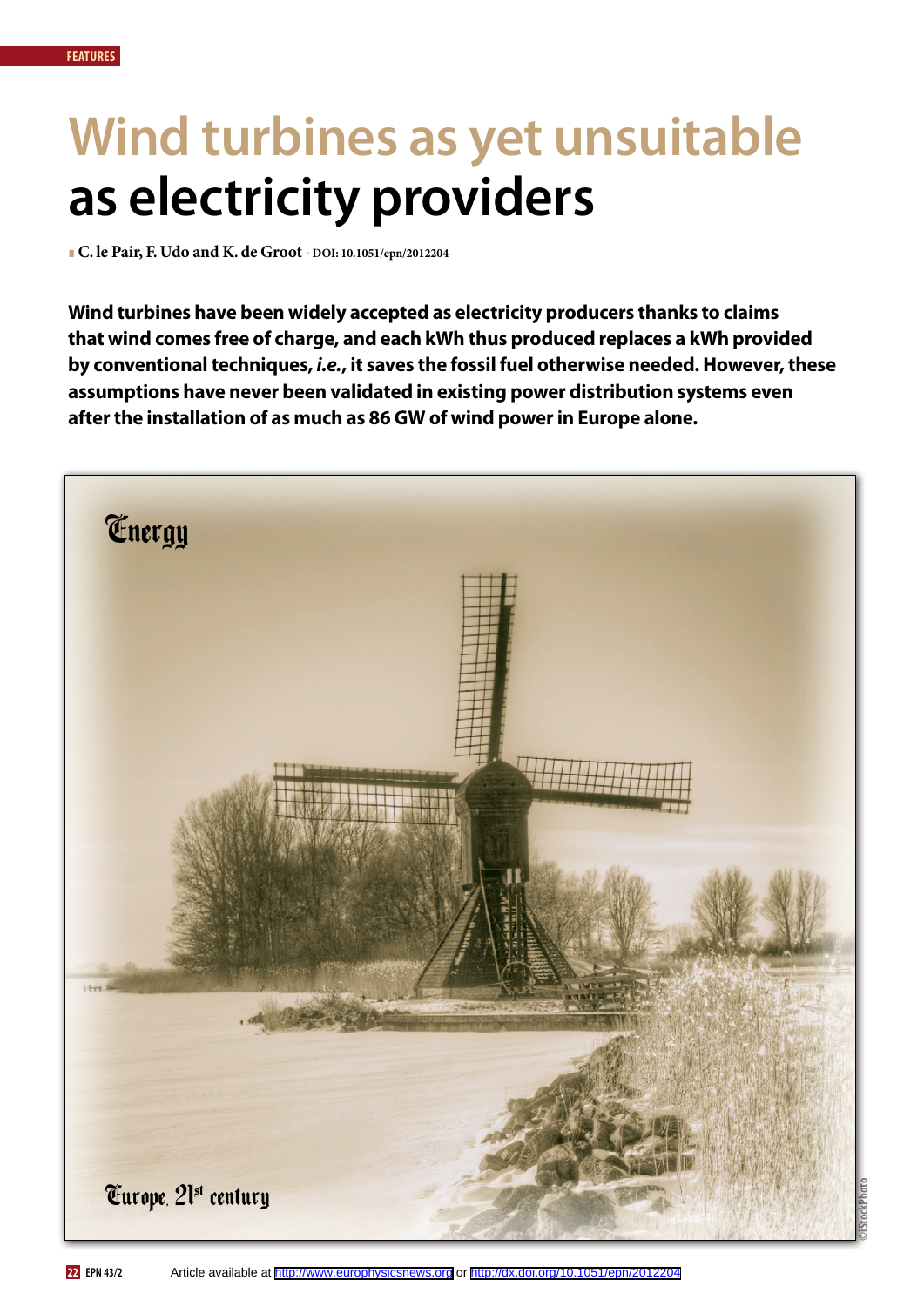The wind energy flux varies with the third<br>power of the wind speed. Wind energy is only<br>available if the wind blows strongly enough.<br>This is expressed by saying that wind energy<br>is supply driven: it is not available on dem power of the wind speed. Wind energy is only available if the wind blows strongly enough. This is expressed by saying that wind energy is supply driven: it is not available on demand.

This feature makes wind energy as such unsuitable as a power source for an electricity grid where supply and demand must be balanced at all times. In order to stabilise the power of the grid we need either storage or conventional generators as backup. This has important consequences, as it reduces the fuel savings promised by the wind industry, while it doubles the costs of the power systems.

An often-heard objection to this argument is that by spreading wind turbines over a large area the fluctuations in wind fields average out. This argument can be quantified by looking at the correlation length in wind patterns. Rather than discussing these wind patterns we discuss the production of 7000 wind turbines in Germany.

In 2004 the electricity company E.ON had some 7 GW of wind power installed over the whole territory of Germany. In their 'Wind report 2005' [1] they published the wind electricity produced in 2004 on a day-by-day basis (Fig. 1). The conclusion is that on a 24 hour basis the correlation in wind energy production is strong over all of Germany. This effect has been analysed for the case of Germany by the Aachen University [2]. The result is that the possible substitution of conventional sources by wind is only a few per cent of the installed wind capacity. This result is in contradiction to the statement of Eecen *et al.* [3].

Other studies have shown a strong correlation between the wind energy production in Denmark, Germany and Great Britain together. *The North Sea is often hailed as the future powerhouse of Europe, but its opening hours are quite irregular*… This implies that wind power is not an alternative for conventional production capacity. The investment in wind turbines requires extra capital on top of the cost of a conventional system, which by itself is already capable to satisfy the total demand. Moreover this extra capacity also requires extra connection lines. In Germany the plans to install more wind turbines require 4000 km of extra high voltage transmission lines, which otherwise would not be necessary.

#### **The capacity factor and curtailment**

The frequency distribution of the wind velocity is described by the Weibull distribution, which reveals that wind speeds from zero to the average wind force are as frequent as all other wind speeds together. An average wind speed is typically 6 m/s onshore. The average wind force is larger at sea than onshore.

Windmills start producing electricity at about 5m/sec and reach full power at 13 m/sec. The capacity factor of a wind turbine is the fraction of the time it effectively runs at full capacity. The capacity factors offshore are about 0,4 and about 0,25 in good locations onshore. The measured factors are 0,22 for the Netherlands, 0,17 for Germany and 0,24 for Ireland.



<sup>b</sup> **Fig 1: Daily wind electricity contribution**

This means that a wind energy system which has enough capacity to satisfy the demand, covers less than 25% of the total demand during a year.

## **Is it possible to absorb such an amount of wind energy in a conventional system?**

Here we follow the calculations done by B. Ummels [4]. The electricity demand follows a curve which is largely the same everywhere in Europe. Figure 2 represents such a curve for the weekly demand in the Netherlands in 2007. Such curves are in use by the producers to balance supply and demand. Taking a full year of such curves, we split the total demand in 15-minute periods to arrive at  $365 \times 24 \times 4 = 35040$ periods of demand. The computer now sorts the 15-minute intervals with their demand in decreasing order and puts them on the Y-axis of Fig. 3. These points form the top curve in the graph. It shows the so-called demand-duration curve for the Netherlands. One can see that the maximum electricity demand was around 20 GW, and the minimum just below 10 GW. Next one can obtain the data on wind speed per 15-minute interval from the Meteorological Institute. These data allow calculating the actual wind electricity yields for any desirable total installed capacity. This wind-generated electricity yield (for each relevant 15 minute time slot during the year) can be subtracted from the demand, so the production of wind energy is now represented as a negative demand. Ummels [4] has done this for installed capacities of 2 to 12 GW in 2 GW steps (see Fig. 3).

The 'must run' capacity is defined as the minimum output of a conventional system under the requirement that it can deliver full output on short notice, *i.e.*, during a period of rising demand and falling wind production. The 'must run' output is represented as a horizontal line in figure 3. The height of this line is a subject of debate, but the choice of 10 GW is the result of the following arguments:

- A. The difficulty of running large installations below 50% of full load.
- B. Industrial electricity production in combined heat and power installations is beyond control of the electricity distribution network. The same holds for Combined Heat and Power (CHP) installations used for district heating.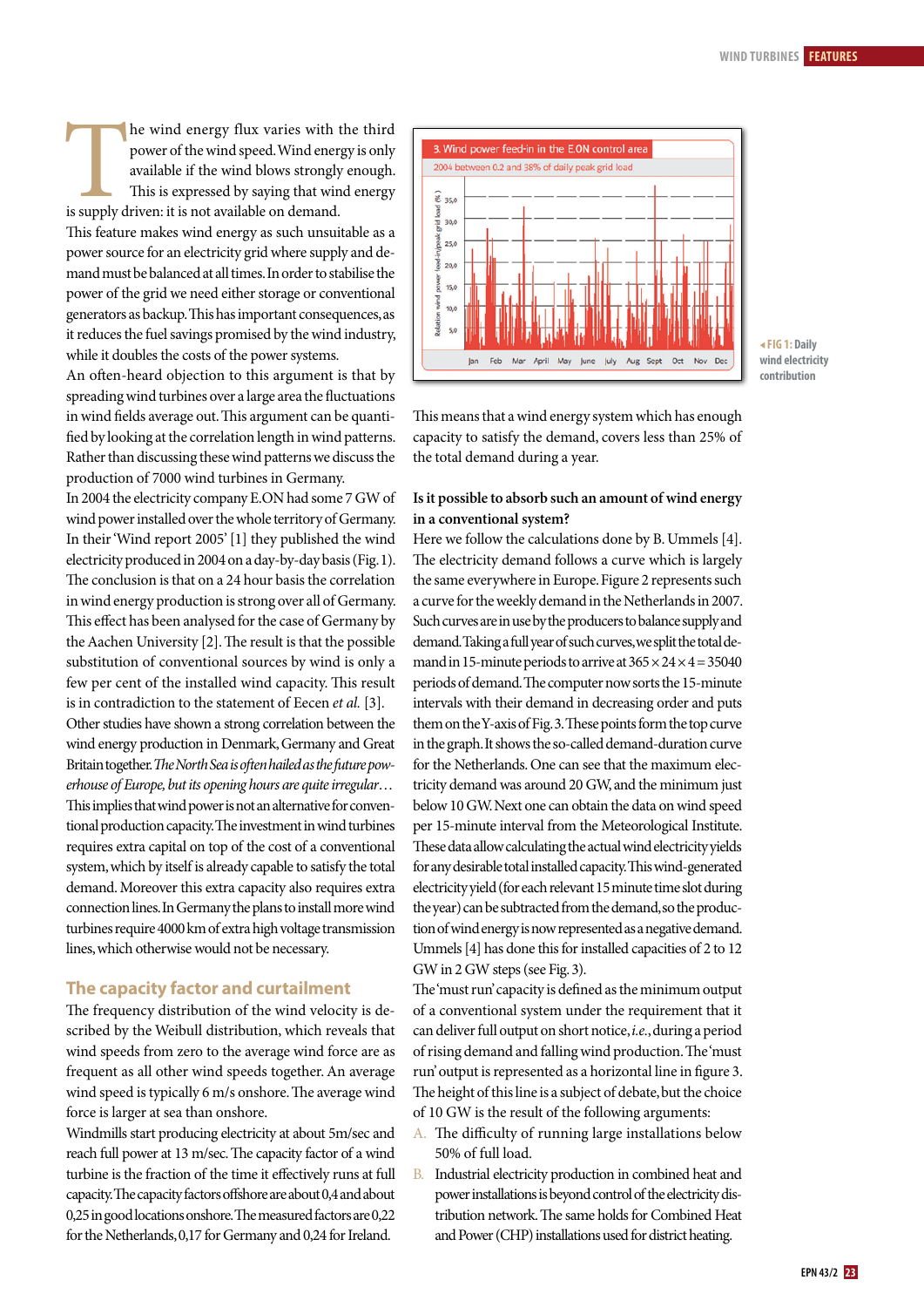C. Cycling of coal-fuelled generators can lead to unexpected consequences, as detailed in the Bentek report about the Colorado electricity supply [5]

The surface under the horizontal line represents the amount of wind energy which cannot be accommodated in the grid. With 12 GW wind power installed one could theoretically provide 20% of the total demand. However, the demand-duration curves demonstrate that about half the time there is surplus wind power. The total surplus amounts to 40% of the supply by wind. Not only is a solid 40% of the wind production lost, but also the conventional system has to run at minimum capacity during exactly half the time. *Export is still touted as the solution for wind energy oversupply. This argument is not valid because, when we have high winds in one country in Western Europe, it also blows in the surrounding countries. Such is the nature of our weather systems*.

Let us turn again to the great example for the wind proponents, *i.e.*, the Danish situation. The Danes produce 20% of their electricity by wind, but half of that cannot be accommodated locally. This oversupply is exported to Norway and Sweden, where it is used to replace hydro electricity. Since 2010 the Scandinavian Power market rewards electricity oversupply with a negative price of up to  $\in$  200 per MWh, or  $\in$  0,2 per kWh.

CEPOS, an independent Danish scientific institute, has issued a report entitled: "Wind energy, the case of Denmark" [6]. The authors are quite explicitly negative about the practice of supplying free (subsidized) wind electricity to their Scandinavian neighbours at times of oversupply, and the purchase of electricity at high cost during periods when the wind cannot deliver.

We quote from page 29: "*The very fact that the wind power system, that has been imposed so expensively upon the consumers, cannot and does not achieve the simple objectives for which it was built, should be warning the energy establishment, at all levels, of the considerable gap between aspiration and reality.*" Negative electricity prices are the only way to stop the turbines, but this phenomenon endangers the exploitation of the conventional power generation system, unless the

government (*i.e.*, the citizens) pays additional subsidies

. **Fig 2: Typical behaviour of total electricity demand over a period of a week**



to keep the backup systems running.

## **The saving of fossil fuel**

Many studies worldwide indicate that the fuel saved by wind is far less than proponents assume. [7,8,9]. Most of those studies are based on models by lack of operational data with two exceptions: The Bentek report on wind in Colorado and Texas [4] and Udo's analysis of the operational data of EirGrid [10].

But let us first review the factors affecting the actual performance of the electricity-generating system when wind turbines are added.

The widely published argument in favour of wind energy is: "*The conventional units produce less energy, so they consume less fuel*". Several factors influence this simple result in a negative sense.

- Conventional units are forced to operate at less than optimal power due to supply of wind electricity. As a consequence, they have a lower thermal efficiency. They consume more fuel per kWh compared to the consumption without wind.
- Cycling conventional units ramping up or down – in response to fluctuating wind contribution uses more fuel than running at constant power.
- Idling of conventional generators synchronous with the grid but not delivering electric power costs 6 – 8% of the fuel required for running at design capacity. This is necessary to step in, at sudden lulls of the wind over wind turbine arrays.
- Extra cold starts of conventional units easily require more fuel than wind developments produce. For example: one cold start of a highly efficient 360 MW CCGT (Combined Cycle Gas Turbine) consumes the fuel equivalent to the electric energy which twenty 3 MW wind turbines produce during 40 hours running on average output.
- 5. Construction and installation of wind turbines requires a quantity of energy equivalent to about 10% of their life-time production [11].
- 6. Capital costs and energy involved in connecting wind turbine parks to the grid, including adaption and transforming, have to be added to the wind park costs and subtracted from yields [12].
- 7. Self-consumption of electric energy by wind turbines and their electronics while idling and at rest, *i.e.*, heating during cold periods and electricity consumed by the power electronics for grid adaption [13].
- 8. Increased use of inefficient, fast ramping OCGTs (Open Cycle GAS Turbines) instead of twice as efficient CCGTs to meet sudden wind variations.
- 9. Energy costs related to extra wear and tear of conventional units due to frequent forced ramping in response to the wind variations.

The Bentek study used the actual exhaust data of  $CO<sub>2</sub>$ and other gases before and after the introduction of wind developments. The authors corrected for import